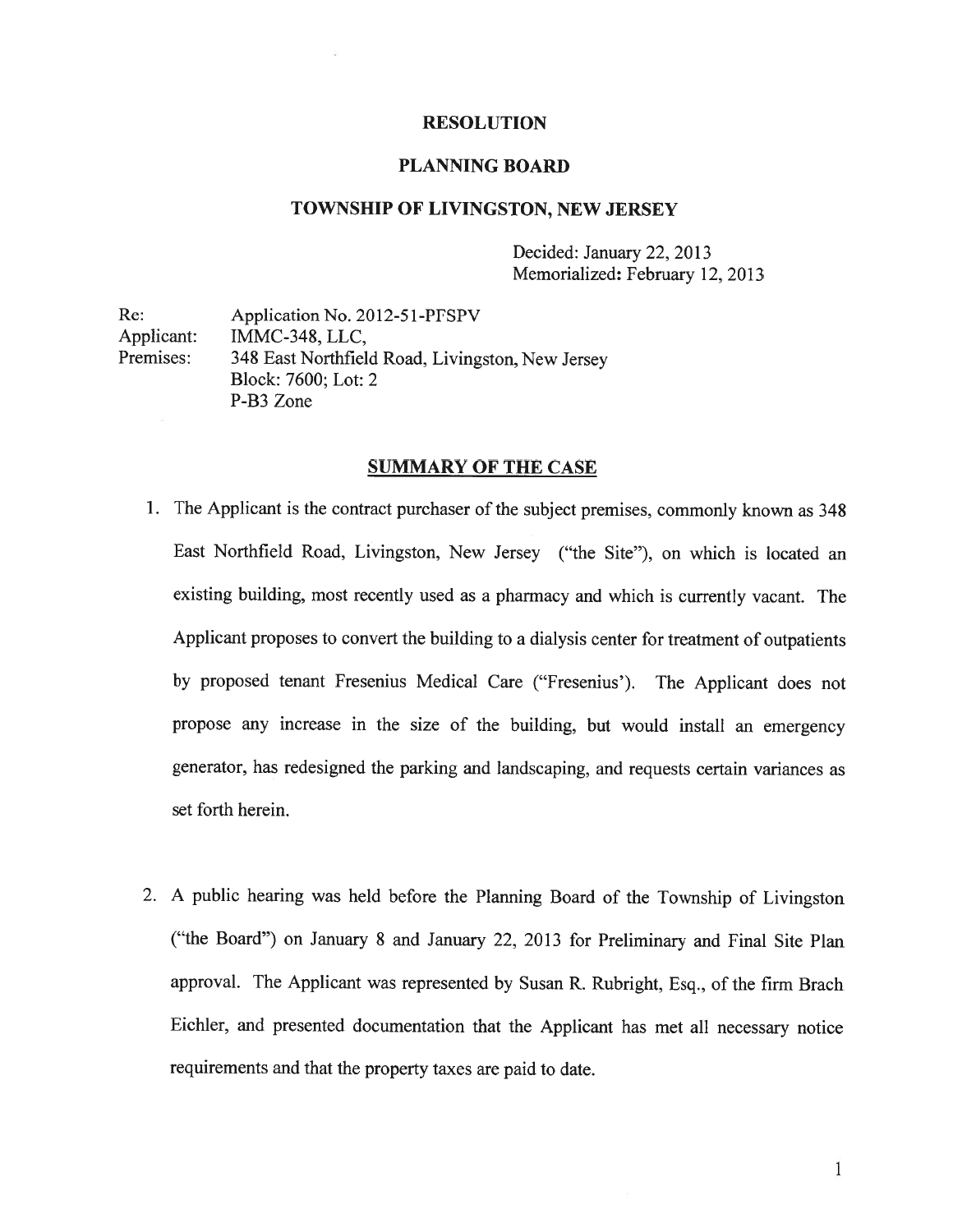3. Testifying on behalf of the Applicant were:

A: Joseph Mele, of the firm Jarmel Kizel Architect and Engineers, Inc., who was admitted as an exper<sup>t</sup> in the fields of engineering and planning.

B: Margaret Milfort, regional Director of Operations for Fresenius Medical Care.

C: Harold Maltz, of the firm Hamal Associates, Inc., admitted as an exper<sup>t</sup> in traffic engineering.

D: Matthew T. Murello, of Lewis S. Goodfriend & Associates, admitted as an exper<sup>t</sup> in acoustical engineering.

- 4. Robert Silverman and Jeff Finkelstein, with offices in the medical building at 22 Old Short Hills Road, were members of the public with questions for witnesses.
- 5. The Applicant proposes to convert the existing vacant building into <sup>a</sup> dialysis center that will provide 19 dialysis stations. One of the stations will be an isolation room intended only for part-time use. The prospective tenant expects to normally have 9 staff members on the Site. They would be 3 registered nurses, 1 clinical manager registered nurse, 4 state certified patient care technicians, and 1 secretary. Additional part-time staff would be presen<sup>t</sup> on an irregular basis; as they cover multiple facilities operated by Fresenius. Patients generally are treated in 4-hour shifts with staggered starting times between 6:00 a.m. and 6:30 a.m., and again between 11:00 a.m. and 11:30 a.m. In addition to the dialysis stations, various supporting rooms would be created; including <sup>a</sup> training room, <sup>a</sup> conference room, <sup>a</sup> staff lunchroom and storage areas and <sup>a</sup> room for medical waste storage.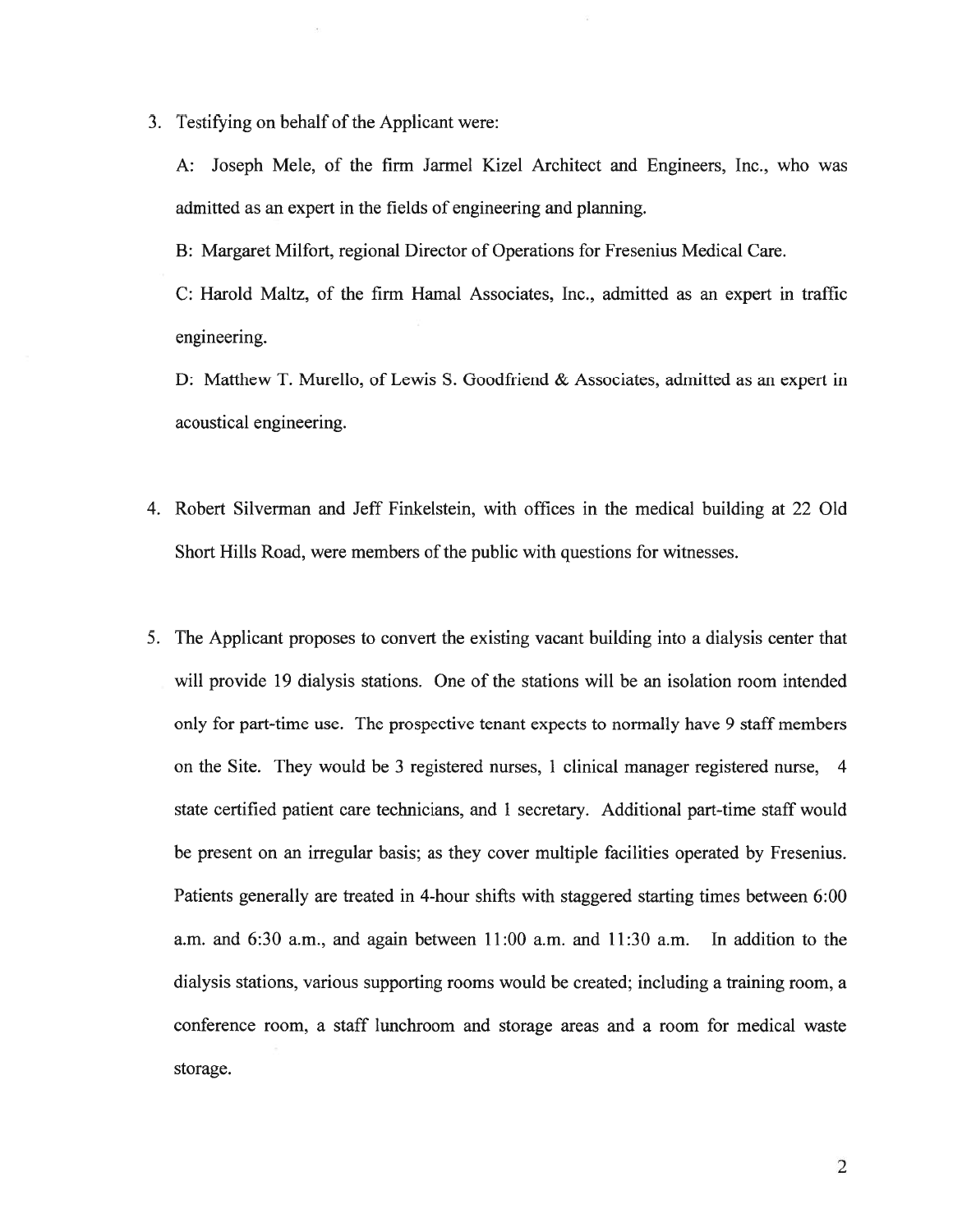- 6. The Applicant proposes to re-stripe, re-grade, and re-landscape the exterior. 27 parking spaces are proposed, including 5 ADA handicap spaces. The Zoning Officer has recommended that 32 parking spaces are required. The Applicant requests <sup>a</sup> 5 space parking variance.
- 7. The Applicant originally requested sign variances that included <sup>a</sup> freestanding monument sign. The monument sign reques<sup>t</sup> was withdrawn during the course of the hearing. The building currently has the street address number affixed to the front wall. That constitutes <sup>a</sup> sign under Township Code §170-94.O.(1) for the P-B3 zone; where only one wall sign is permitted and such sign may not be illuminated. The Applicant requests <sup>a</sup> variance to permit installation of <sup>a</sup> second wall-mounted sign to identify the occupan<sup>t</sup> and operation. The Applicant also requests <sup>a</sup> variance to allow <sup>a</sup> portion of that sign to be internally illuminated; specifically <sup>a</sup> single line of the lettering identifying Fresenius plus its logo.
- 8. A back-up generator, which is required by the State for <sup>a</sup> facility such as proposed, would be located to the rear of the Site and would be enclosed with <sup>a</sup> 11-foot 6-inch high retaining wall for noise suppression purposes. Improved lighting in the rear parking area would be installed, and the existing trash enclosure would be renovated and expanded to include both trash and recyclables. That structure will have stucco walls that will match the color of the building. Medical waste will be stored in <sup>a</sup> room of the building and will be picked up by <sup>a</sup> special service.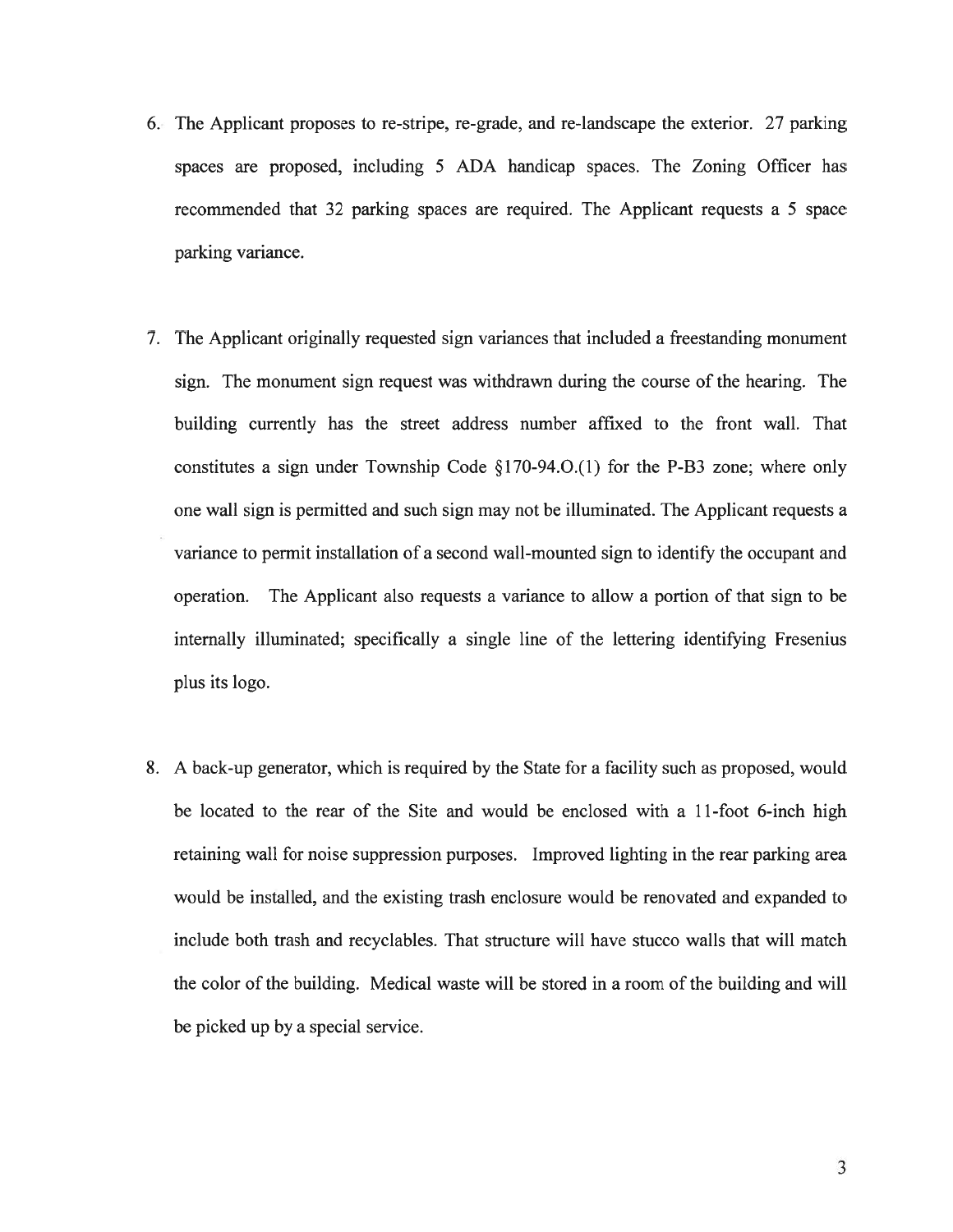#### FINDINGS OF FACT

- 1. The Applicant established <sup>a</sup> factual basis for the approval of the Application as amended and the grant of the variances requested.
- 2. <sup>A</sup> dialysis center is not <sup>a</sup> use specifically permitted in the P-B3 District. Code § 170 l12.1.A.(l)(a) permits certain named uses and "such other professional uses as determined by the Planning Board to be of <sup>a</sup> similar character to the uses provided herein". There is no definition of "similar character" in the Code. Mr. Maltz referred the Board to The Latest Illustrated Book of Development Definitions by Professional Planners Harvey S. Moskowitz and Carl G. Lindbloom (Rutgers Center for Urban Policy Research, 2004) and to their definition of "similar use" at page 367: "A use that has the same characteristics as the specifically cited use in terms of trip generation and type of traffic, parking and circulation; utility demands, environmental impacts; physical space needs; and market area. The Board finds that the facility proposed will be staffed by health care professionals and that, based upon the testimony presented, it has characteristics similar to specifically permitted professional uses and is <sup>a</sup> permitted other professional use.
- 3. The Site consists of approximately  $\frac{3}{4}$  of an acre on which there is a vacant building previously used as <sup>a</sup> pharmacy. The Applicant proposes to renovate the interior of the building for the operation of <sup>a</sup> dialysis center providing only dialysis treatment and related services. The Applicant will improve the exterior of the Site, including re-grading of the property to allow more efficient handicapped access, redesigning and re-striping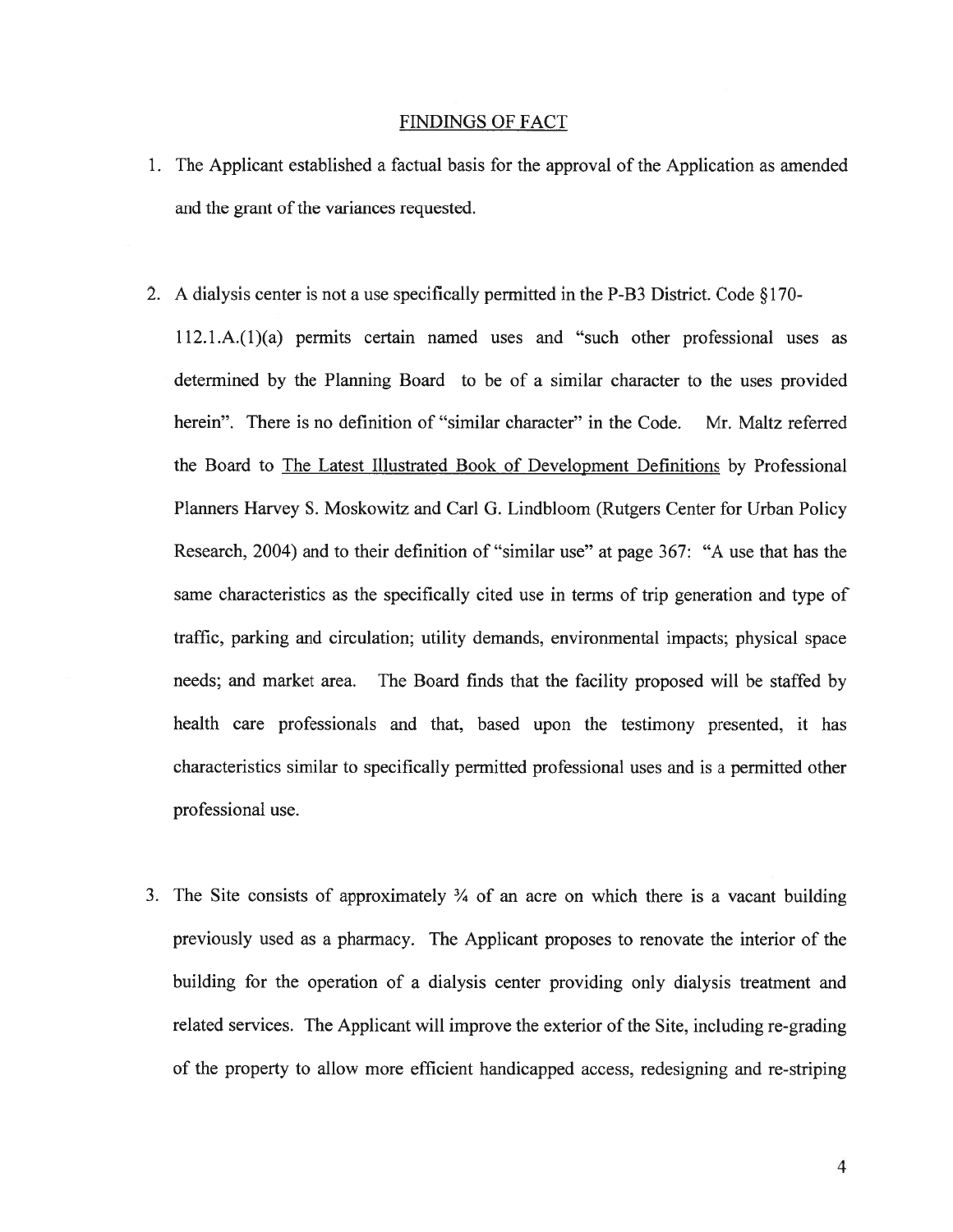the parking area, upgrading the sidewalks, adding one more ADA compliant parking space than required, replacing the existing deteriorating trash enclosure and expanding it to include recycling storage capacity, adding an emergency generator with <sup>a</sup> barrier wall on three 3 sides of it for noise suppression so that off-site sound levels will not exceed 65 dB(A), and improving the landscaping on the property.

- 4. During the course of the hearing the Applicant agreed to add bollards in the parking area to protect the open side of the generator and at the rear of the building to protect the rear entrance from vehicles exiting the parking space closest to the emergency generator. Applicant also agreed to additional traffic control signage, to extend the length of all parking spaces at the rear of the building to 20 feet, and to install <sup>a</sup> fence along the rear property line where it abuts the property at 22 Old Short Hills Road. Applicant further agreed to extend that fencing along the adjoining diner's property side line to such distance from East Northfield Road as shall be approved by the Township Engineer.
- 5. The Board is satisfied, from the testimony and exhibits presented by the Applicant, that the parking will be sufficient for the proposed use. Fresenius operates numerous similar facilities, and provided sufficient proof that <sup>a</sup> significant number of patients (more than 50%) do not require parking spaces since they arrive either by van or other medical transport, or are dropped off by relatives or other drivers who do not stay with them during their treatment. Accordingly, the Board finds that the requested variance of 5 parking spaces can be granted without detriment to the public good or to the Zone Plan or Zoning Ordinance, and that there will be adequate parking for this particular operation.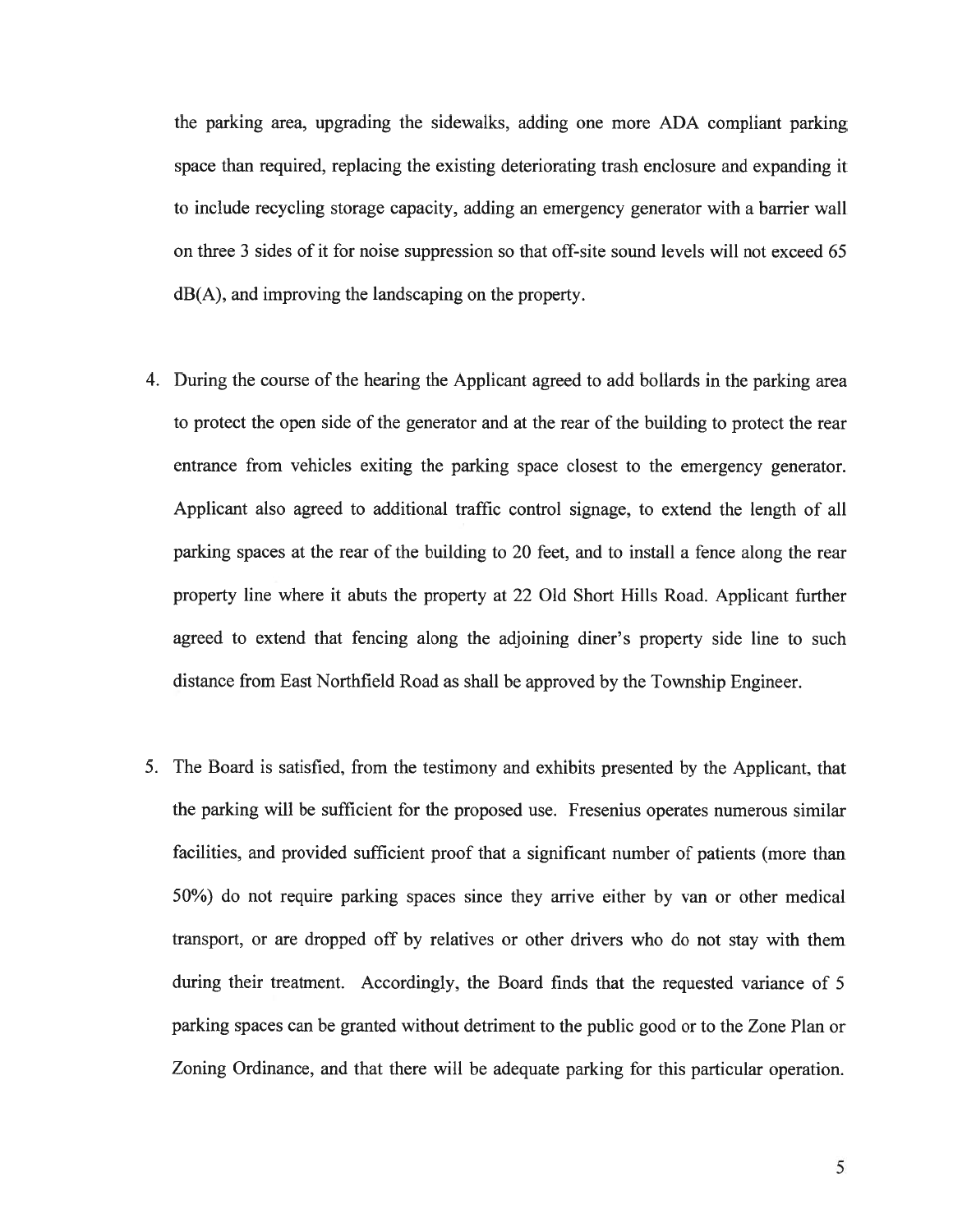The facility will provide needed medical treatment for dialysis patients, and this benefit outweighs any potential detriment that the parking variance might create. The Board also finds that the parking needs for other permitted professional uses in the P-B3 Zone would be greater, that this use would generate substantially less traffic than those permitted uses, and that the peak hours for the proposed facility do not coincide with traffic peak hours, further reducing any possible negative traffic impact.

- 6. The Board finds that the variance reques<sup>t</sup> for the second wall sign and for it to be partially illuminated should be granted. The existing mere listing of the address number is counted as <sup>a</sup> sign under the definitions for the P-B3 Zone, but would not sufficiently identify the Site as providing the dialysis services. The proposed second sign would face East Northfield Road. It would measure 17 feet long by 30 inches high, which would be conforming size. The partial internal illumination is necessary for identification of the Site since many patients will be arriving, particularly during winter months, when it is dark out. The signage will promote traffic safety and the benefits therefrom far outweigh any detriment. The variance can be granted without any negative impact to the public or to the Zone Plan and Zoning Ordinance.
- 7. The Applicant satisfied the Board that the proposed operation would not generate any water or sewer usage in excess of 6,840 gallons per day; which meets Code requirements. There will be no increase in water runoff and no impact to the Storm Water Management System.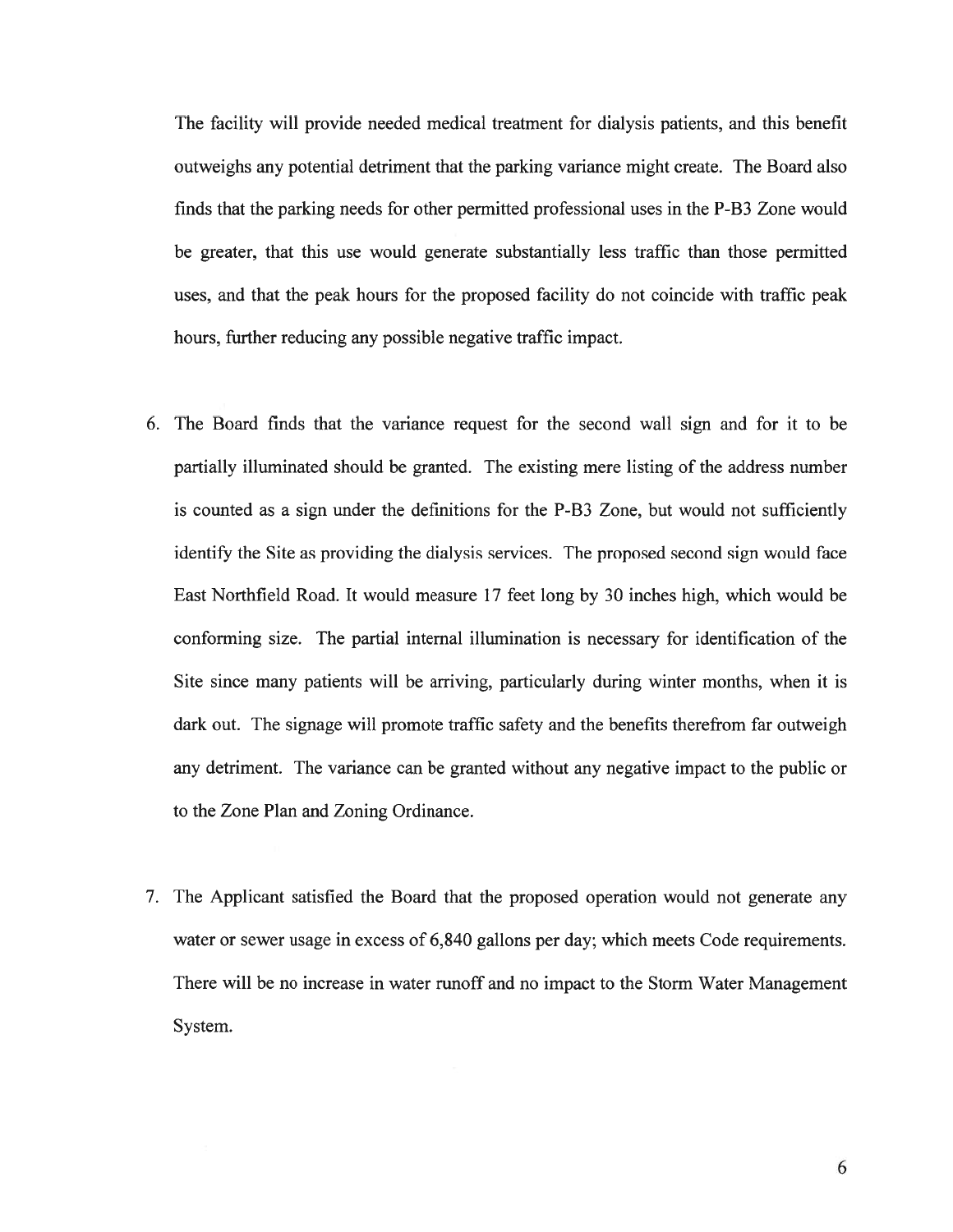- 8. The Applicant agreed to conditions as set forth in the Board's Conclusions.
- 9. No members of the public appeared either in suppor<sup>t</sup> of or opposition to the application.

#### **CONCLUSIONS**

The Board, having duly considered the evidence and testimony presented, and the Application as amended in the course of the hearings, concludes as follows:

A: The Applicant is granted <sup>a</sup> variance of <sup>5</sup> parking spaces from the 32 required, and shall provide 27 parking spaces which include <sup>5</sup> ADA handicap spaces, one of which shall be van accessible.

B: The Applicant is granted <sup>a</sup> variance from Township Code § 170-9-.O.(1) to permit <sup>a</sup> second wall sign to be installed on the front façade of the building; which sign shall measure no more than 17 feet in length by 30 inches in height, and shall have internal illumination of only the logo and <sup>a</sup> single line of the text that reads "Fresenius Medical Care".

C. Approval is subject to the following conditions agreed to by the Applicant during the course of the hearing:

1: The bollard light fixture adjacent to the van accessible handicap space near the main entrance shall be removed.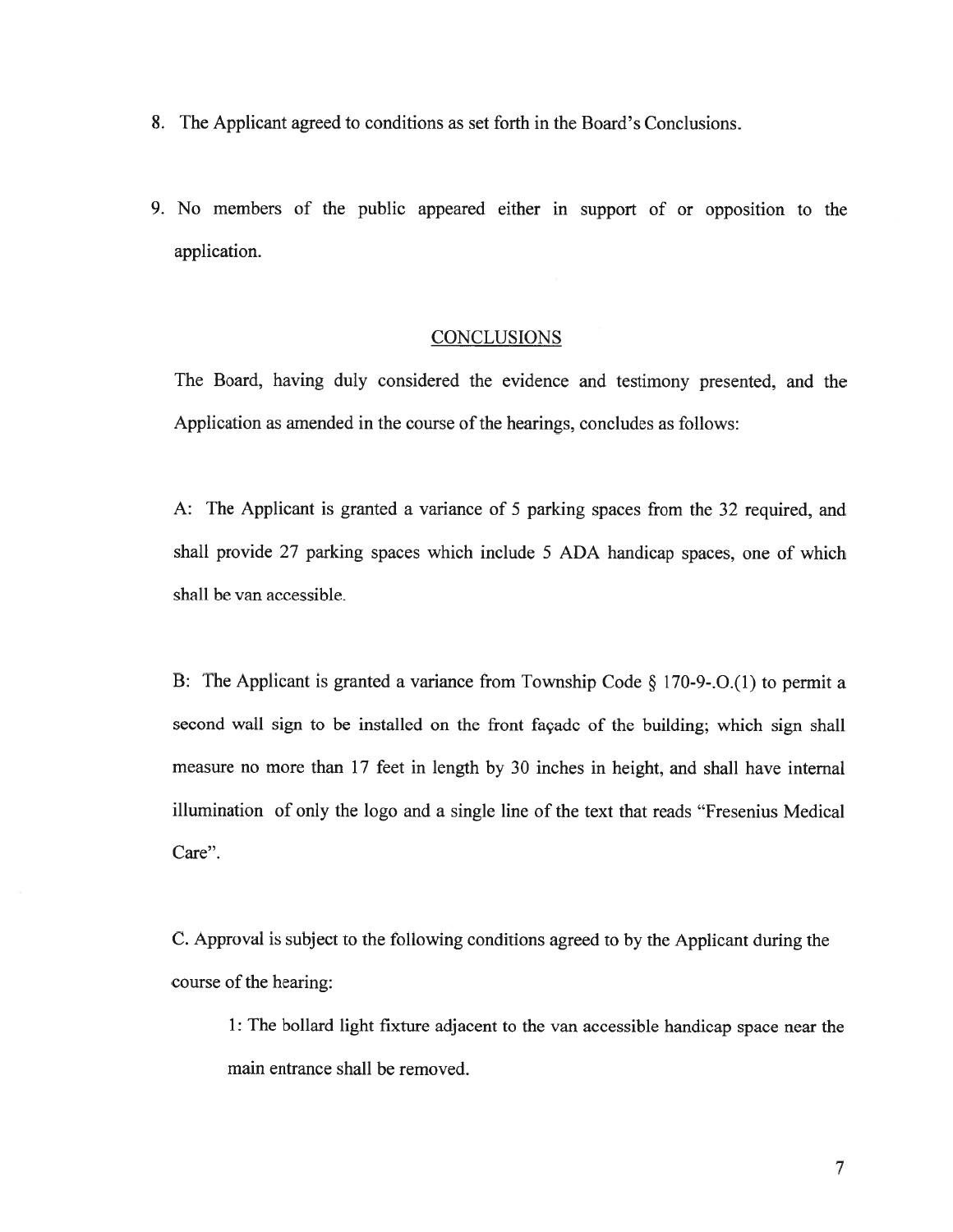2: A vinyl board-on-board fence of earth tone in color and measuring 4-feet in height shall be installed along the rear property line of the Site abutting the property at 22 Old Short Hills Road.. The fence shall also extend along the side property line shared with the adjacent diner such distance toward East Northfield Road as shall be approved by the Township Engineer.

3: The Applicant shall obtain <sup>a</sup> tree removal permit for any tree removal.

4: The sound attenuation method used to reduce sound level of the emergency generator to 65 dB(A) shall have the prior approval of the Township Engineer. Testing of the generator shall be only on weekdays, not more often than weekly, during the mid-day period, and for no longer than 30 minutes.

5. Upon installation of the emergency generator, the Applicant shall provide to the Township Engineer certification, by an acoustical exper<sup>t</sup> acceptable to the Township Engineer, of the actual sound level ofthe generator at the pad and at the property line of the nearest office building in an easterly or southerly direction. If that testing, or any subsequent testing, of an emergency generator shows that the sound level limits established by this Resolution are exceeded, the Applicant shall immediately notify the Township Engineer and there shall be no further operation of the generator (other than as permitted under the N.J.A.C. in an emergency) until all deficiencies have been remedied.

8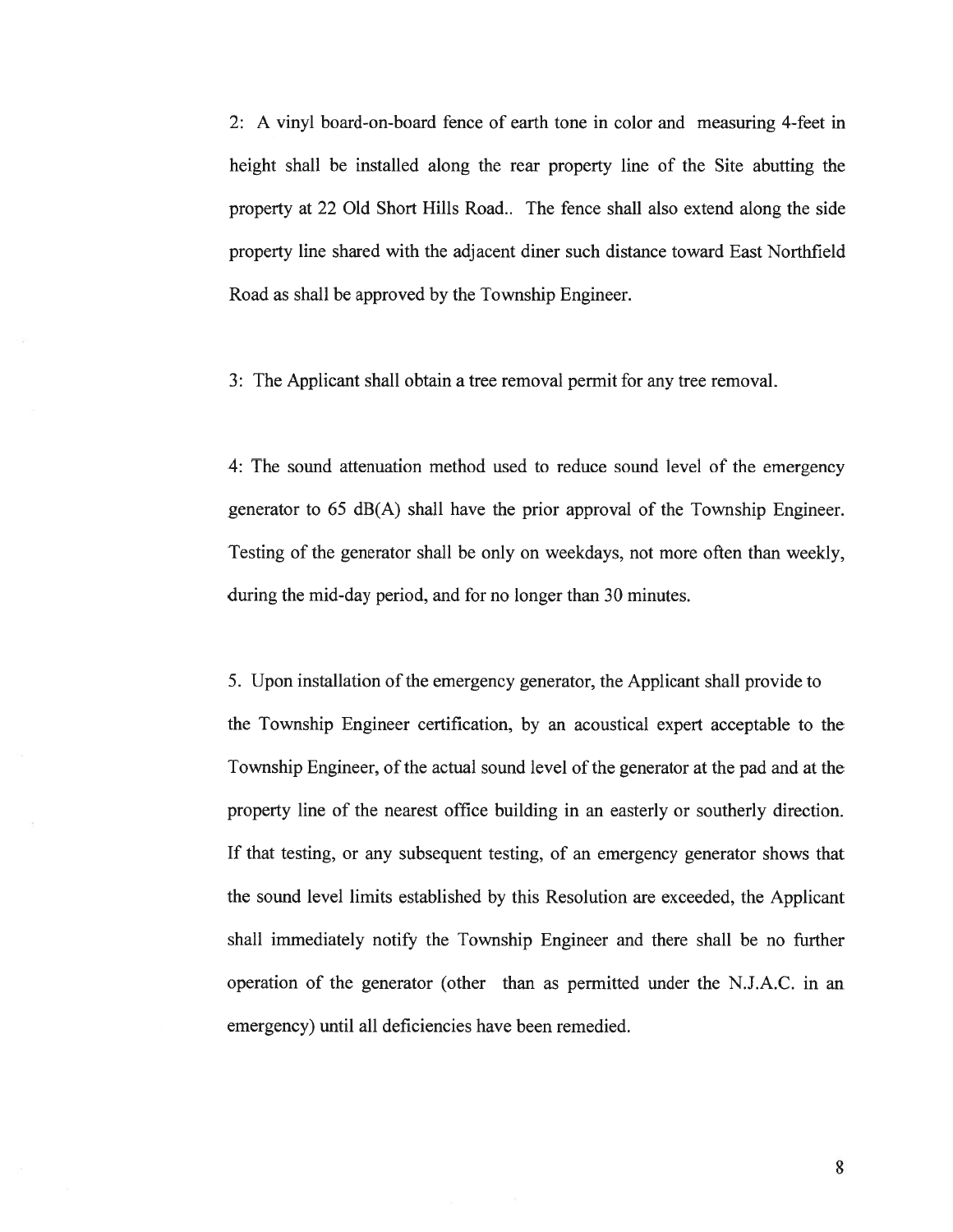6. Prior to issuance of any certificate of occupancy, the Applicant shall (1) make façade improvements at the locations of any prior signage on the building so that facades have uniform appearance, and (2) inspect and clean out the existing underground stormwater detention system. The Applicant's Engineer shall certify accomplishment of such clean-out to the Township Engineer.

7. All parking spaces in the parking area at the rear of the building shall be 20 feet in length.

8. All scheduled deliveries to the facility shall be between 7:00 and 7:30 A.M.

9. The attached Model Conditions of Approval numbers 1, 2, 6. 8 though 15, 18 and 19 are incorporated herein.

NOW THEREFORE, for the reasons set forth herein and as stated on the record by the Members of the Planning Board of the Township of Livingston, it is resolved that Preliminary and Final Site Plan approval with variances as set forth herein be and are hereby granted and approved, subject to the terms and conditions as set forth herein.

This Resolution is <sup>a</sup> memorialization of the decision of the Planning Board of the Township of Livingston made on January 22, 2013 wherein Board Members Kalishman, Anthony, Kimmel, Leopold, Meade, Ratner, Dinar and Klein voted in accordance with the action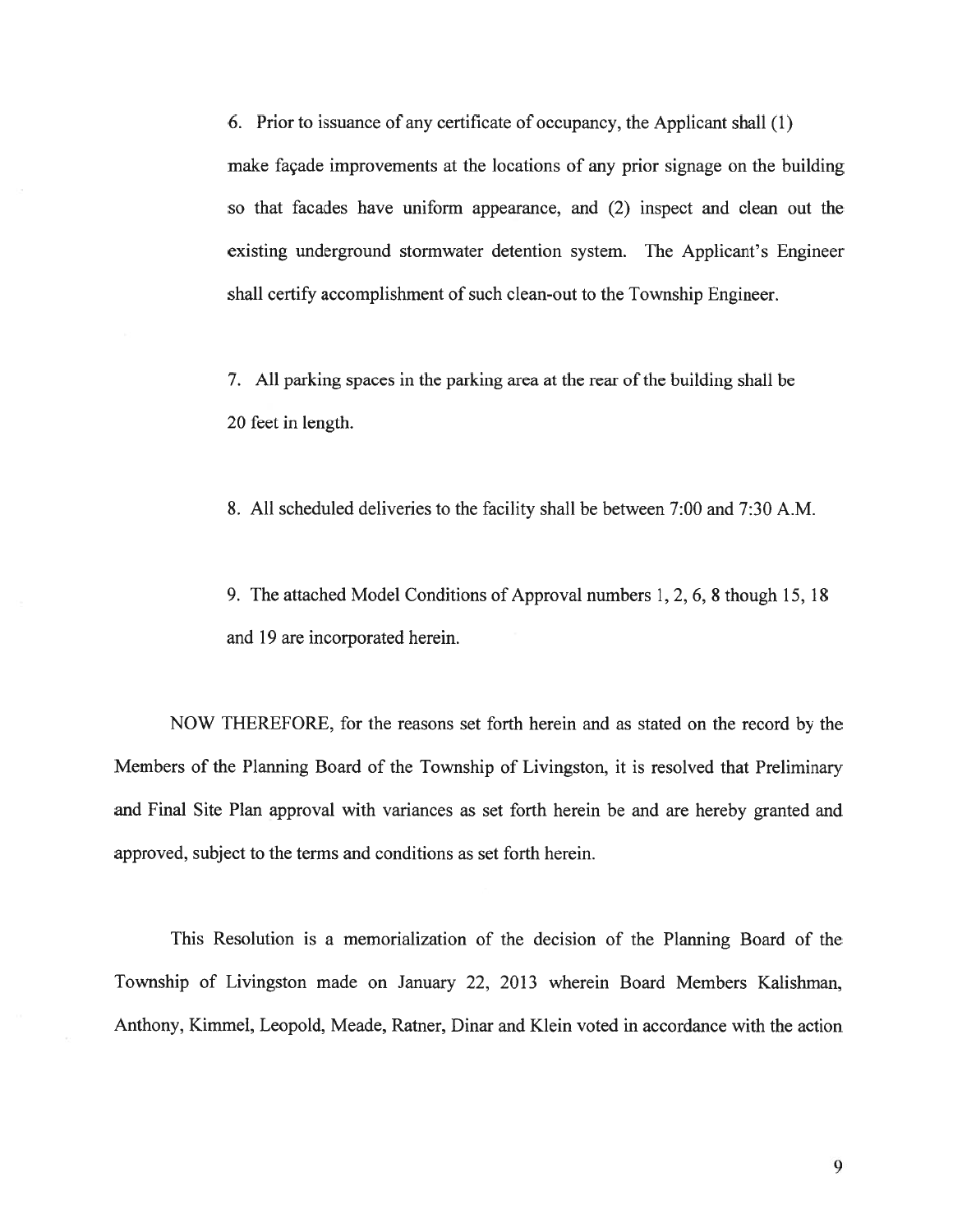memorialized herein; they being all of the Members. Alternate No. 1 Alvarez and Alternate No. 2 Wishnew did not participate in the vote.

Chairman

I hereby certify this to be <sup>a</sup> true and accurate copy of the Resolution adopted by the Planning Board of the Township of Livingston on February 12, 2013 memorializing the decision of the Planning Board made on January 22, 2013.

Jackie Coombs-Hollis, Secretary

## PLANNING BOARD, TOWNSHIP OF LIVINGSTON

Model Conditions of Approval (As Amended through December 20, 2011)

Every application turns on its own facts and is judged on its own merits. Listed below are models of conditions which may be considered "standard". A standard can be tailored to specific circumstances, and may not always apply. Other or additional conditions may be tailored for any application.

#### 1. Architecture

- a. Rooftop ancillary structures and equipment (other than alternative small energy systems and communications equipment) shall be screened by material compatible with the exterior finish of the building and matching the exterior color of the building as closely as possible.
- b. Enclosures of trash bins, recycling bins or dumpsters shall be of the same type of materials and the same color as the exterior finish of the building.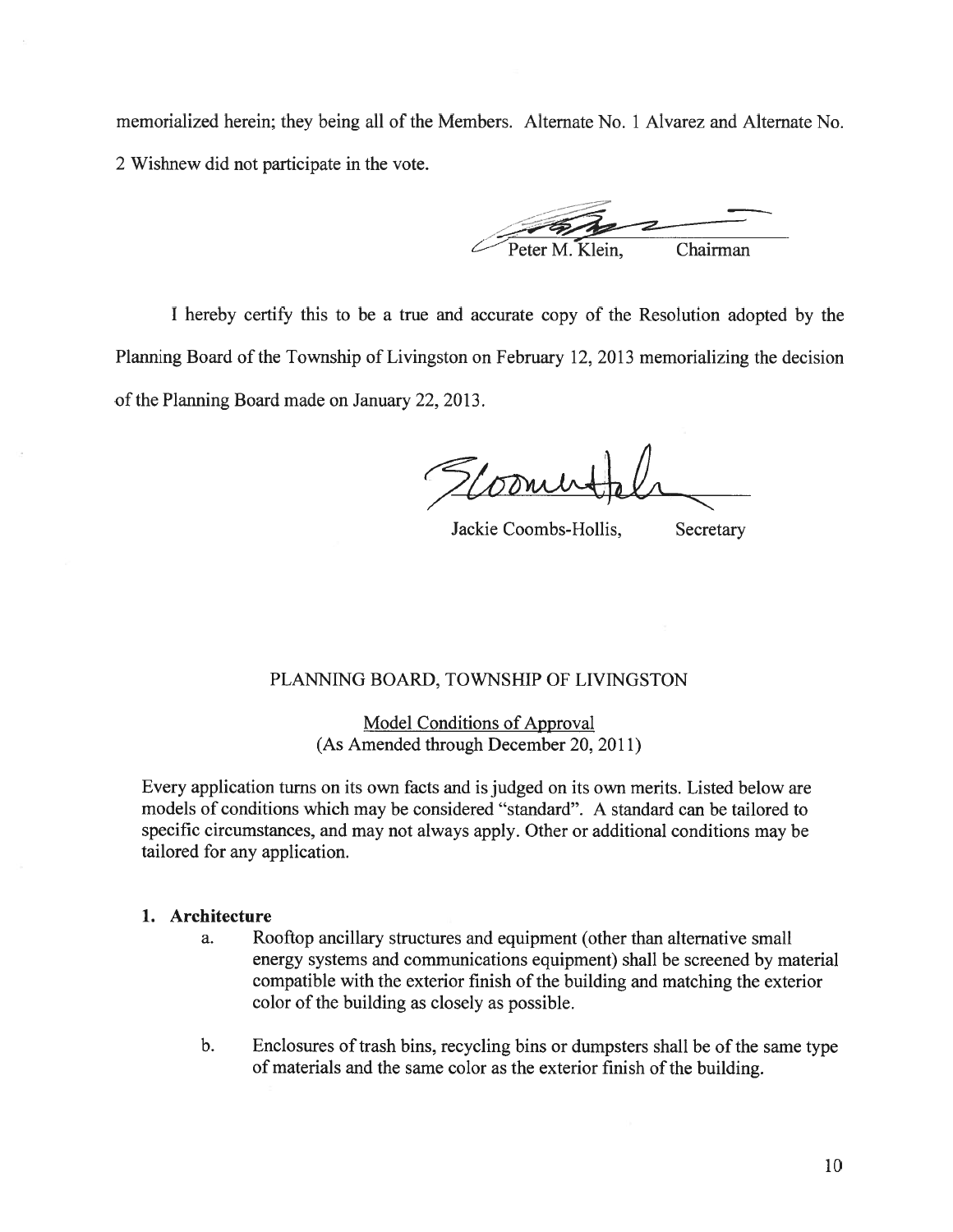#### 2. Blasting

In the event that blasting be necessary on the Site, the following conditions shall apply in addition to all requirements of federal law or regulations:

- a. All blasting operations shall be performed in strict compliance with N.J.S.A. 21 :1A-128 et seq. and N.J.A.C. 12:190-1.1 et seq., or superseding requirements.
- b. A pre-blast inspection of all structures on all properties adjacent to the Site or within 200 feet of the intended blasting location (whichever is the greater distance) shall be conducted at Applicant's expense. It shall be conducted no more than 60, nor less than 30, days before blasting commences. A written repor<sup>t</sup> of the inspection results shall be provided to the owner of each structure inspected within 10 days after completion of the inspection.
- c. Blasting shall occur only between 10:00 a.m. and 3:00 p.m. on Monday through Friday. Blasting during other hours may be permitted, temporarily, by the Township Engineer upon his finding that <sup>a</sup> condition constituting an emergency exists and necessitates such permission.
- d. Applicant shall coordinate all blasting with the Livingston Police and Fire Departments. If traffic control is required, it shall be provided at Applicant's expense.
- e. Applicant shall give the Township Engineer, the Chief of Police, the Fire Chief, and all owners of structures required to be inspected under "b" above, written notice of scheduled blasting operations to be received not less than 20 days, nor more than 40 days, prior to their commencement. If scheduled blasting operations are delayed or suspended they shall not be resumed until new notice has been <sup>g</sup>iven and received. All notices shall include the name and telephone number of Applicant's representative for purposes of receiving and responding to questions and comments.
- f. These conditions do not supersede any requirements of law or regulation that are more strict or restrictive.

### 3. Cleanliness During Demolition or Construction

- a. At the close of each work day the Site shall be thoroughly cleaned and all trash and construction debris, including that within buildings under construction, shall be placed in covered dumpsters. Dumpsters shall be removed from the Site, and replaced, before they overflow.
- b. Not less often than weekly, and whenever else required by the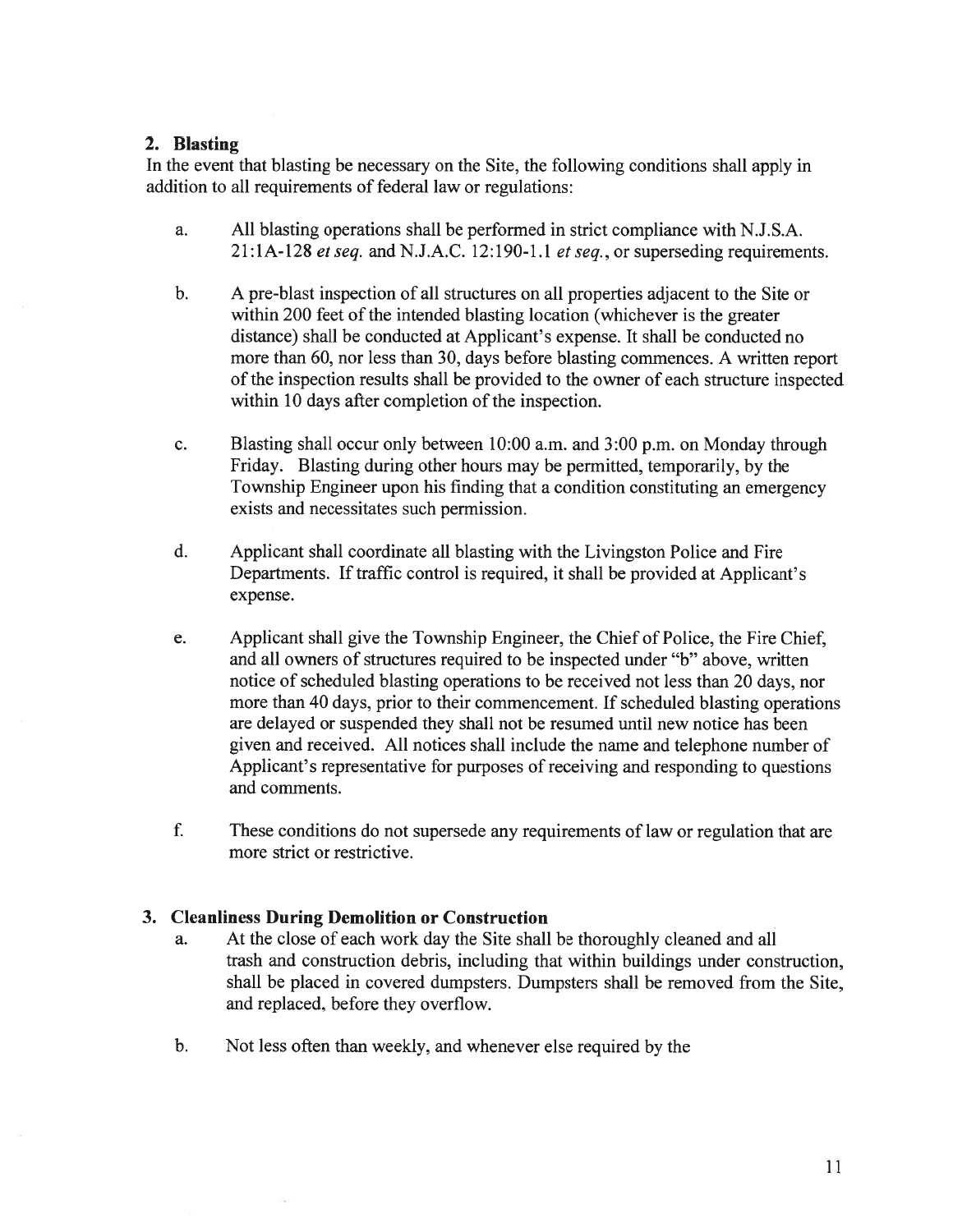Construction Official or the Township Engineer, the public streets adjacent to the Site shall be manually or mechanically broom swep<sup>t</sup> to remove dirt, mud or debris originating from the Site and located within 500 feet of the Site.

c. Dust suppression methods acceptable to the Construction Official and the Township Engineer shall be utilized on the Site.

## 4. Deeds & Easements

- a. All conditions of approval that are continuing conditions shall be set forth within all deeds executed with regard to the Site.
- b. All deeds, easements, dedications or restrictions required by this approval shall be subject to review and approval by the Board Attorney prior to signing and shall be filed for recordation after such approval. The Applicant shall submit proof of such recordation to the Board Secretary, the Township Engineer and the Construction Official prior to the issuance of any permits.

## 5. Detention Basins

- a. Stormwater managemen<sup>t</sup> basins shall be established on lots created for that purpose only. No structures that are not an approved part of the stormwater managemen<sup>t</sup> system shall be erected on any such lot. Such basins, together with their required landscaping and fencing, shall be completed, and shall have been inspected and approved by the Township Engineer, prior to issuance of the first Certificate of Occupancy.
- b. If the approval of the Application calls for title to such a lot to be transferred to the Township; at such time as the Township accepts any new streets or roads on the Site, title to the lot shall be conveyed to the Township provided that the Township Engineer is then satisfied that the basin has been constructed in full compliance with all applicable requirements. The deed conveying such title shall be subject to prior approval by both the Board Attorney and the Township Attorney.
- c. A maintenance plan meeting the requirements of the Residential Site Improvement Standards or the Township's Stormwater Control Ordinance, or both, as applicable, shall be prepared by Applicant and shall have received the approval of the Township Engineer prior to issuance of any construction permit. Any future revisions to the maintenance plan shall not become effective until the Township Engineer's approval shall have been obtained.
- d. Unless maintenance of the basin is assumed by the Township or <sup>a</sup> public agency as its direct responsibility, (1) the maintenance plan and any future revisions of it shall be recorded upon the deed of record for the property in terms approved in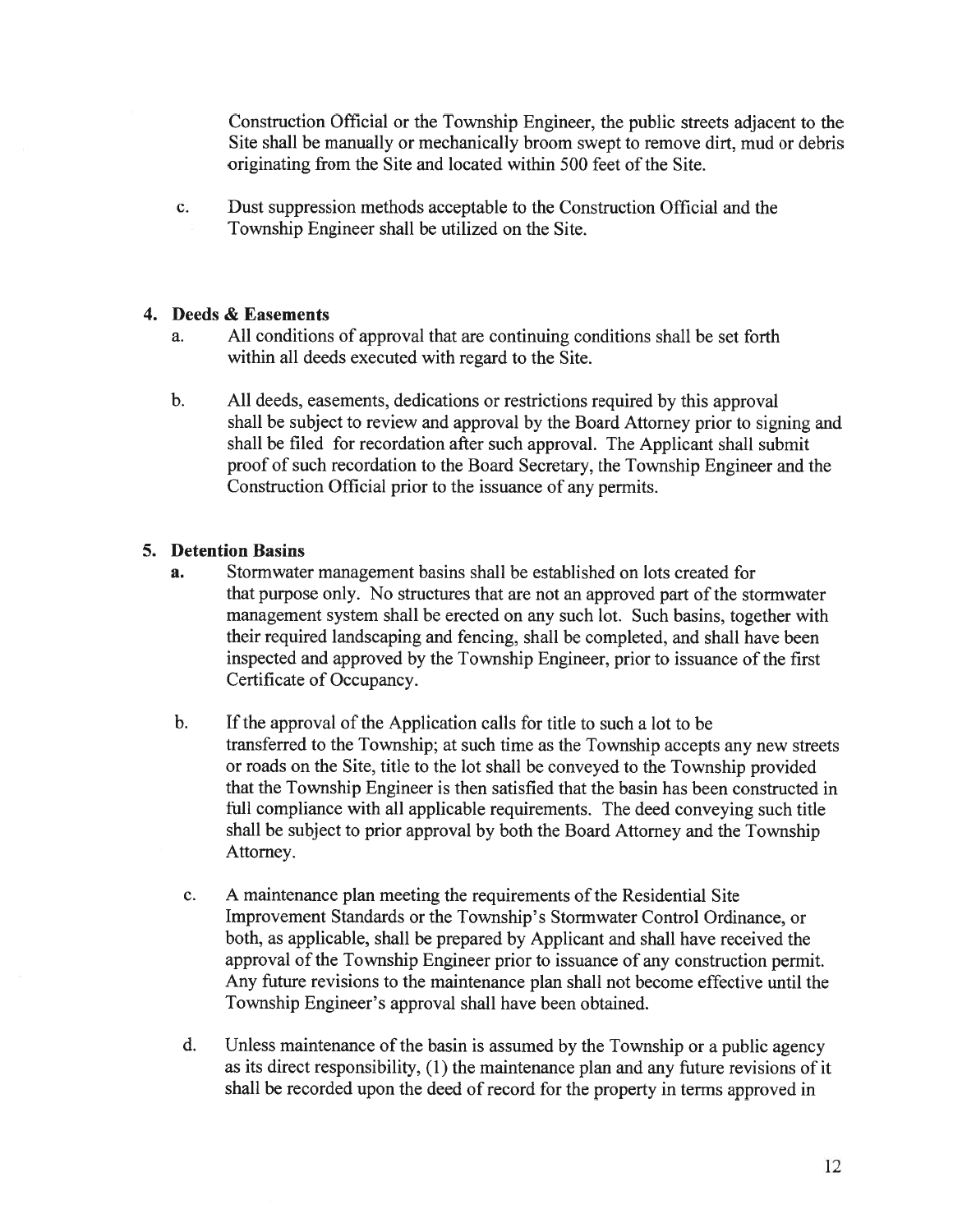advance by both the Board Attorney and the Township Attorney; and, (2) the Applicant shall provide <sup>a</sup> performance bond for such maintenance, including landscaping and cleanliness.

# 6. Final Plans

Prior to the issuance of any Township permit for demolition of any structure, preparation of the Site, or construction of any improvement:

- a. The full text of all of the conditions of this approval, and all plan changes agreed to in the course of the hearing, shall be set out on final plans submitted to the Construction Official, the Township Engineer and the Board Secretary; and
- b. Such final plans shall have been reviewed by the Board Secretary or the Board's Planning Consultant for determination of whether the plans conform to the Board's approvals and shall then have been signed by the Board Chairman, the Board Secretary and the Township Engineer.

# 7. Flood Hazards

- a. Insert on the final site plan and/or subdivision map <sup>a</sup> metes and bounds description of all flood hazard areas located on the Site.
- b. Insert in all deeds for individual lots that contain or are adjacent to flood hazard areas, and on the preliminary and final subdivision maps or <sup>p</sup>lats, the following covenant: "The lands designated herein contain flood hazard areas. There shall be no disturbance of any kind as to any flood hazard area unless permitted by N.J.D.E.P. pursuan<sup>t</sup> to the Flood Hazard Control Act, N.J.S.A. 58:16A-50 et. seq. or superseding requirements."

## 8. Guarantees and Bonds

- a. The approva<sup>l</sup> of this Application is subject to the posting, with terms acceptable to the Township Engineer, of any and all required performance guarantees, bonds, soil erosion and sediment control approvals, and any other requirements of Township ordinances prior to the issuance of any permits for commencement of site preparation or construction.
- b. This approva<sup>l</sup> is also conditioned upon the Applicant's providing, prior to issuance of the first Certificate of Occupancy, <sup>a</sup> performance guarantee acceptable to the Township Engineer for any aspects of the approved landscaping or fencing that has not been completed by the time of issuance of such certificate.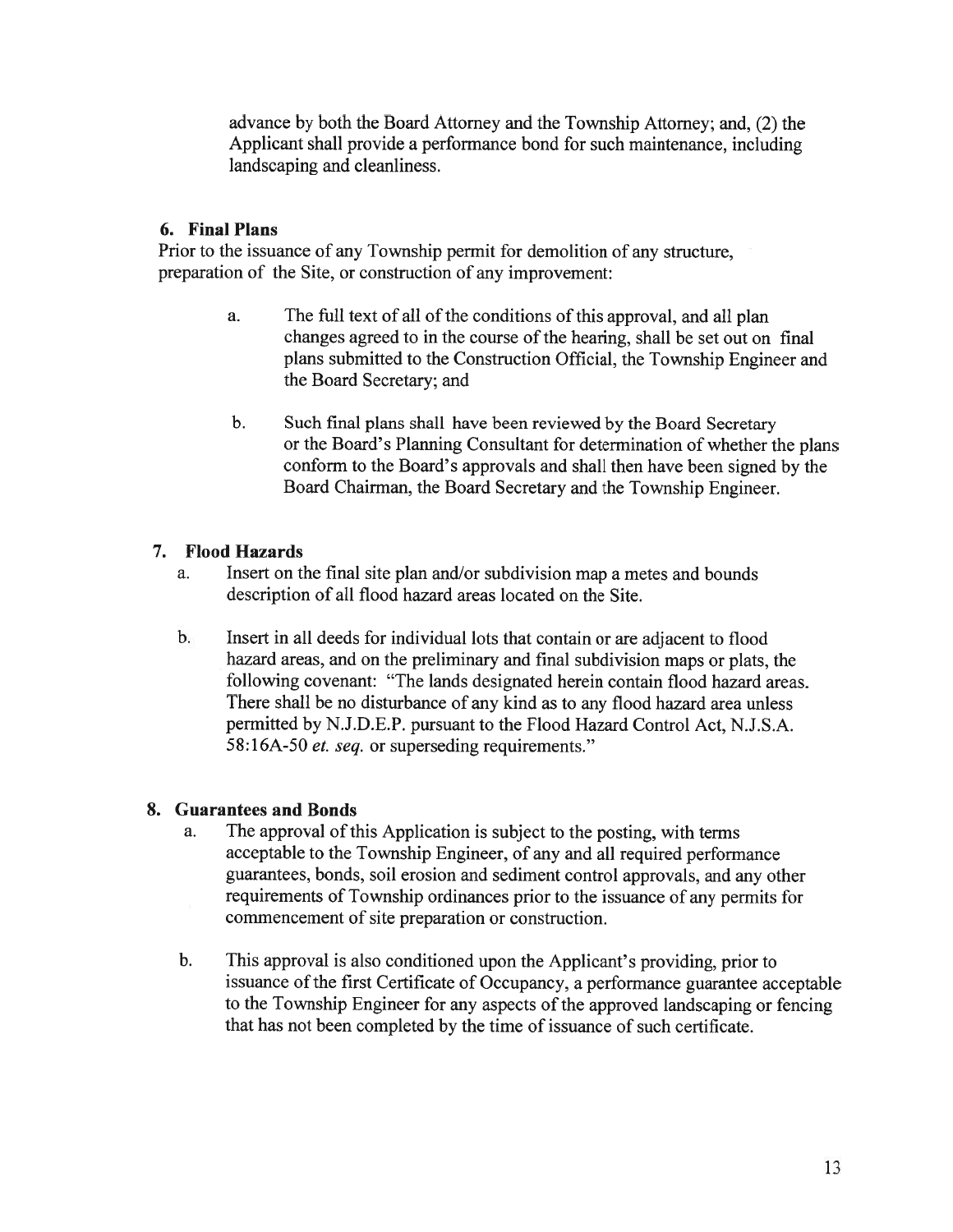## 9. Landscaping & Environmental Protection

- a. All deciduous trees planted shall have <sup>a</sup> caliper of not less than 2.5 inches measured at <sup>a</sup> height of 4.5 feet above ground level. All evergreen trees planted shall have <sup>a</sup> height of 6.0 to 8.0 feet.
- b. Street shade trees shall be <sup>p</sup>lanted as required by Township Code § 170-72 and shall not be included in the calculation of Replacement Trees required by the Trees Ordinance.
- c. Any tree or other planting installed in accordance with the plans which dies shall be replaced, within the current or next planting season, in kind and at the same size as it had reached at the time of death; excep<sup>t</sup> that if it died more than three years after planting its replacement need not be larger than the size it had reached three years after planting. The same replacement requirements shall apply to any tree or other planting installed in accordance with the plans if subsequently removed because of damage or disease.
- d. No tree existing on the Site at the time of filing of the application shall be removed unless removal is approved under the Trees Ordinance or by this Board. Every existing tree to be preserved shall be tagged and shall be shown on the Site Plan or Subdivision Plan. During site preparation and during construction, each such tree shall be protected by snow fencing or <sup>a</sup> more substantial means approved by the Construction Official. No soils, excavated materials, or any construction equipment or building materials, shall be stored or operated within <sup>a</sup> root protection zone that shall be the greater distance of (i) the crown drip line, or (ii) <sup>a</sup> distance equal to caliper multiplied by one (1) foot, (but never less than eight (8) feet from the trunk of <sup>a</sup> tree to be preserved), or anywhere else where such soil or materials can adversely affect the health of trees to be preserved. All work done within the root protection zone shall be accomplished with hand tools.
- e. The grade of land located within the root protection zone shall not be raised or lowered more than three (3) inches unless compensated for by welling or retaining wall methods; but in no event shall welling or retaining walls be installed less than eight (8) feet from the trunk of <sup>a</sup> tree.
- f. During site preparation or construction, no fuel storage, and no refueling, maintenance, repair or wash down of construction vehicles or equipment, shall occur within fifty (50) feet of any tree to be preserved.
- g. Any provision of the Trees Ordinance, Chapter 306 of the Code of the Township of Livingston, that establishes <sup>a</sup> conflicting standard or requirement shall control.
- h. No mulch shall be placed, or allowed to accumulate, within six inches of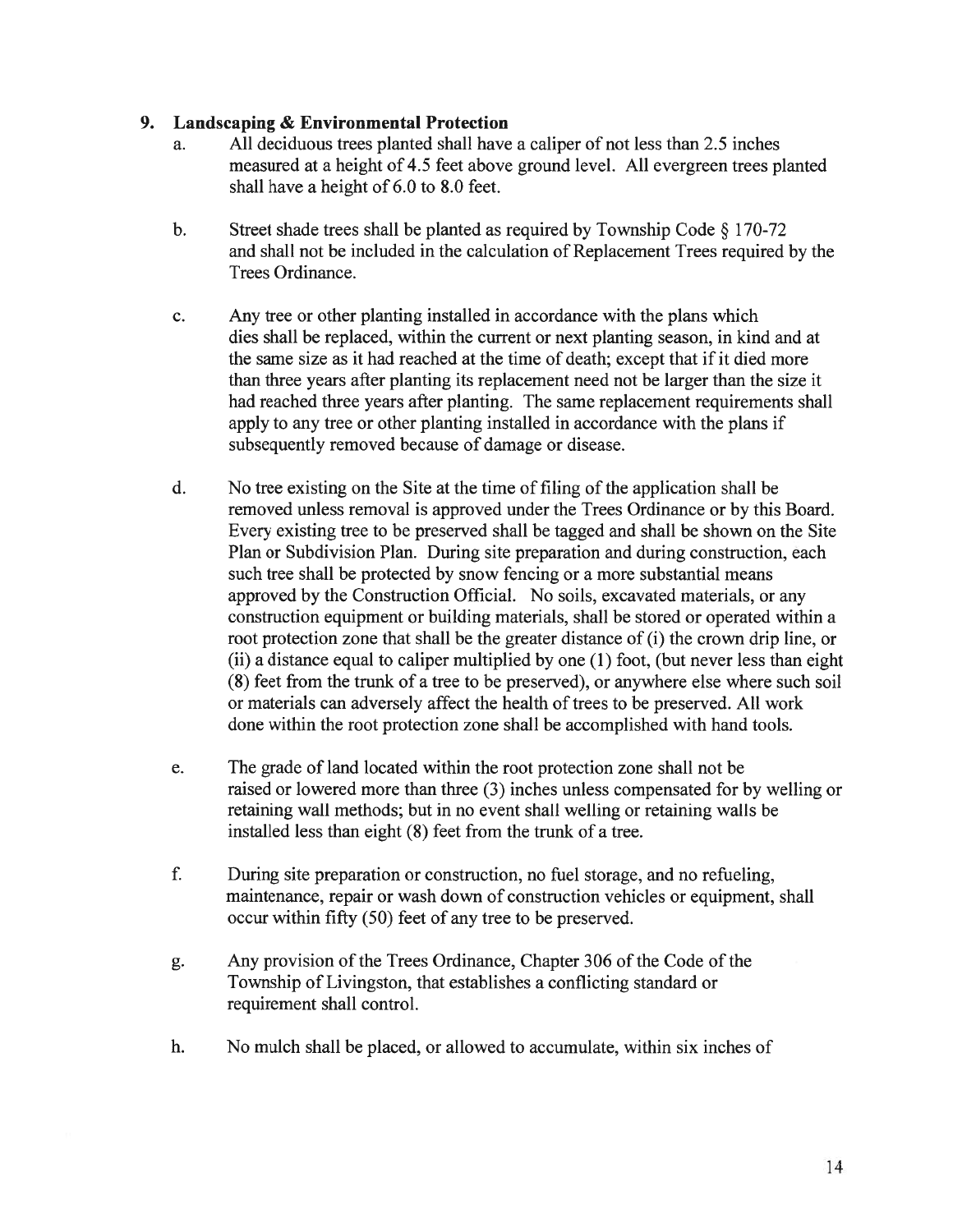the trunk of any tree or shrub planted on the Site in compliance with this resolution. Mulch shall not be applied, or allowed to accumulate, elsewhere within the drip line of the tree or shrub to <sup>a</sup> depth in excess of four inches.

### 10. Noise

- a. No site preparation, demolition or construction activity shall be performed on the Site on Sundays, or before 7:30 a.m. or after 5:00 p.m. on weekdays, or before 9:00 a.m. or after 5:00 p.m. on Saturdays or federal holidays.
- b. All vehicles and motorized machinery operated on the Site shall be equipped with properly operating mufflers.
- c. No site preparation, demolition or construction activity (other than authorized blasting) shall produce, at the property line, (i) continuous airborne sound at <sup>a</sup> sound level in excess of 65 dB(A), or which has an octave band sound pressure level in decibels which exceeds the standards provided in 32 N.J.R. 2230 et. seq., or (ii) impulsive sound in air which has <sup>a</sup> peak sound pressure level in excess of 80 decibels, or (iii) impulsive sound in air which repeats more than four times in any hour and has <sup>a</sup> peak sound pressure level in excess of 50 decibels.
- d. Relief from these noise conditions may be permitted, temporarily, by the Township Engineer upon his finding that <sup>a</sup> circumstance constituting an emergency exists and necessitates such permission.

## 11. Other Governmental Approvals

- a. Applicant shall comply with all applicable Federal, State and local laws and regulations and obtain any other governmental approvals required for implementation of this application as approved. If any other governmental agency or authority grants <sup>a</sup> waiver of or variance from any law, rule or regulation, or imposes any condition or requirement, which affects this approval or any of the conditions contained herein, then this Board shall have the right to review such action as it relates to this Board's approval or conditions and to modify, amend or revoke its approval and/or conditions.
- b. No Township permit for demolition of any structure, or preparation of the Site or construction of any improvement shall be issued until proof of reques<sup>t</sup> for such required approvals and any action thereupon, shall have been presented to the Construction Official and the Board Secretary by the Applicant.

### 12. Paving and Sidewalks

- a. Applicant shall install the top course of street paving:
	- (1) For residential development not later than the earlier of three (3)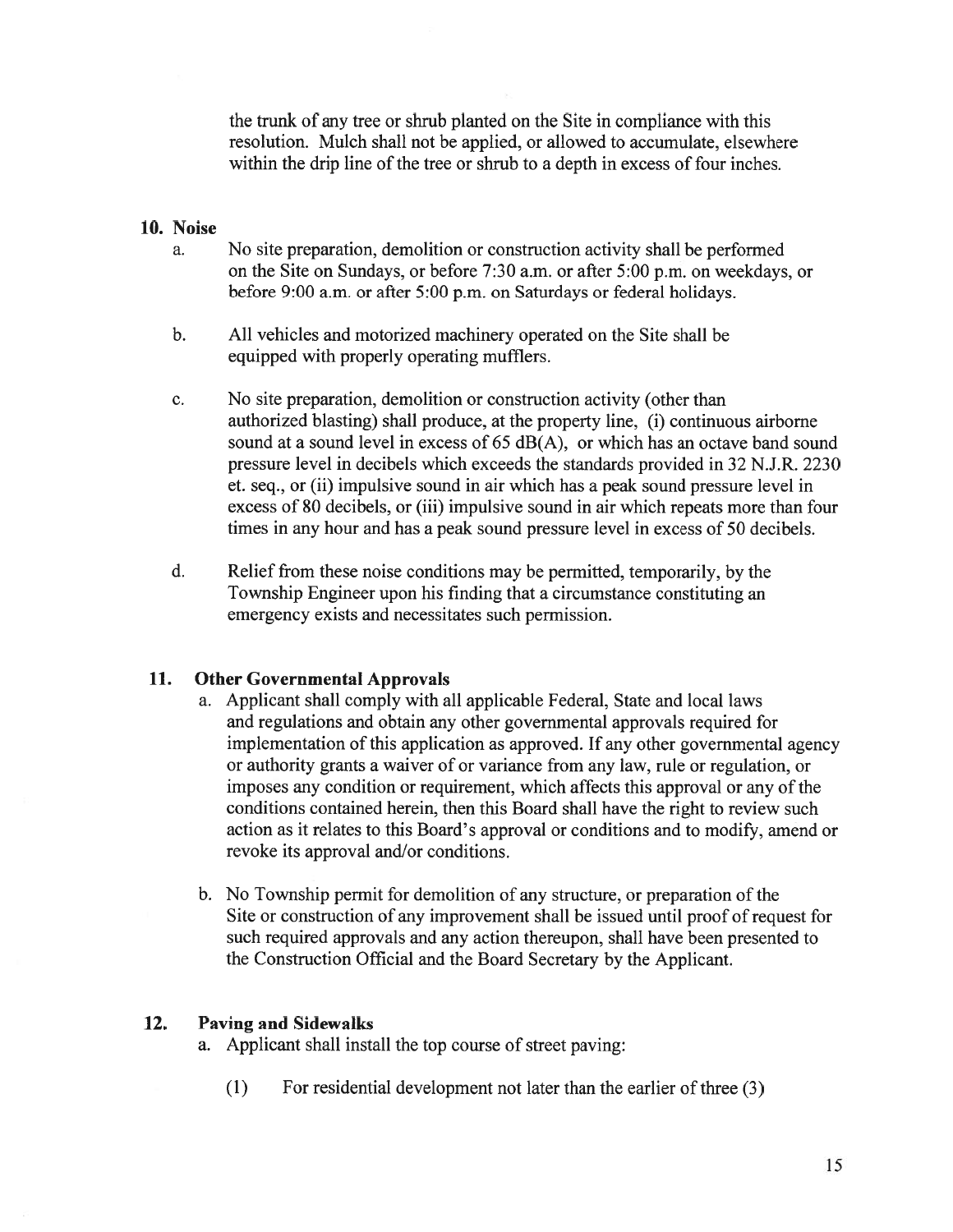years after the issuance of the first Certificate of Occupancy or three (3) months after fifty percent  $(50\%)$  of residential units have received Certificates of Occupancy.

- (2) For non-residential or mixed-use development, prior to issuance of the first Certificate of Occupancy.
- b. All manholes, catch basins, and driveway curbs shall be ramped until the top course of street paving has been installed.
- c. All sidewalks shall be constructed of concrete or of non-asphalt payers and shall be not less than four feet wide in <sup>a</sup> residence district or five feet wide in the Business Improvement District. Existing sidewalks that do not meet prior Township Code requirements shall be replaced to the standard for the new sidewalks.

### 13. Signs

The Board retains jurisdiction over any and all signs until the final Certificate of Occupancy has been issued.

## 14. Traffic and Parking Safety and Enforcement

- a. At the time of applying for <sup>a</sup> building permit the Applicant shall submit proof of having filed <sup>a</sup> written reques<sup>t</sup> pursuan<sup>t</sup> to, and in accordance with, N.J.S.A. 39:5A-1, requesting that N.J.S.A. 39:1-1 *et seq.* be made applicable to the roads, streets, driveways, parking areas, etc. within the Site. The Applicant shall provide proof of the governmental action on such reques<sup>t</sup> to the Construction Official prior to issuance of the final Certificate of Occupancy.
- b. Lines of sight established for entrance and exit driveways of the Site shall be shown on the as-built site plans, and no structures, trees or plants that would interfere with such lines of sight shall be permitted at any time.
- c. All traffic and parking provisions in the approved site plans or otherwise required by the Board's resolution shall be accomplished prior to issuance of the first Certificate of Occupancy.
- d. The Applicant shall comply with State law and applicable Township ordinances regarding handicapped parking and shall maintain such spaces and all the traffic and parking signage and markings on the Site in good order and repair.

### 15. Utilities for Site Plans and Major Subdivisions

Applicant shall construct all utilities underground as required by law, and shall submit to the Engineering Department <sup>a</sup> written instrument from each serving utility evidencing full compliance with this condition and with Township Code